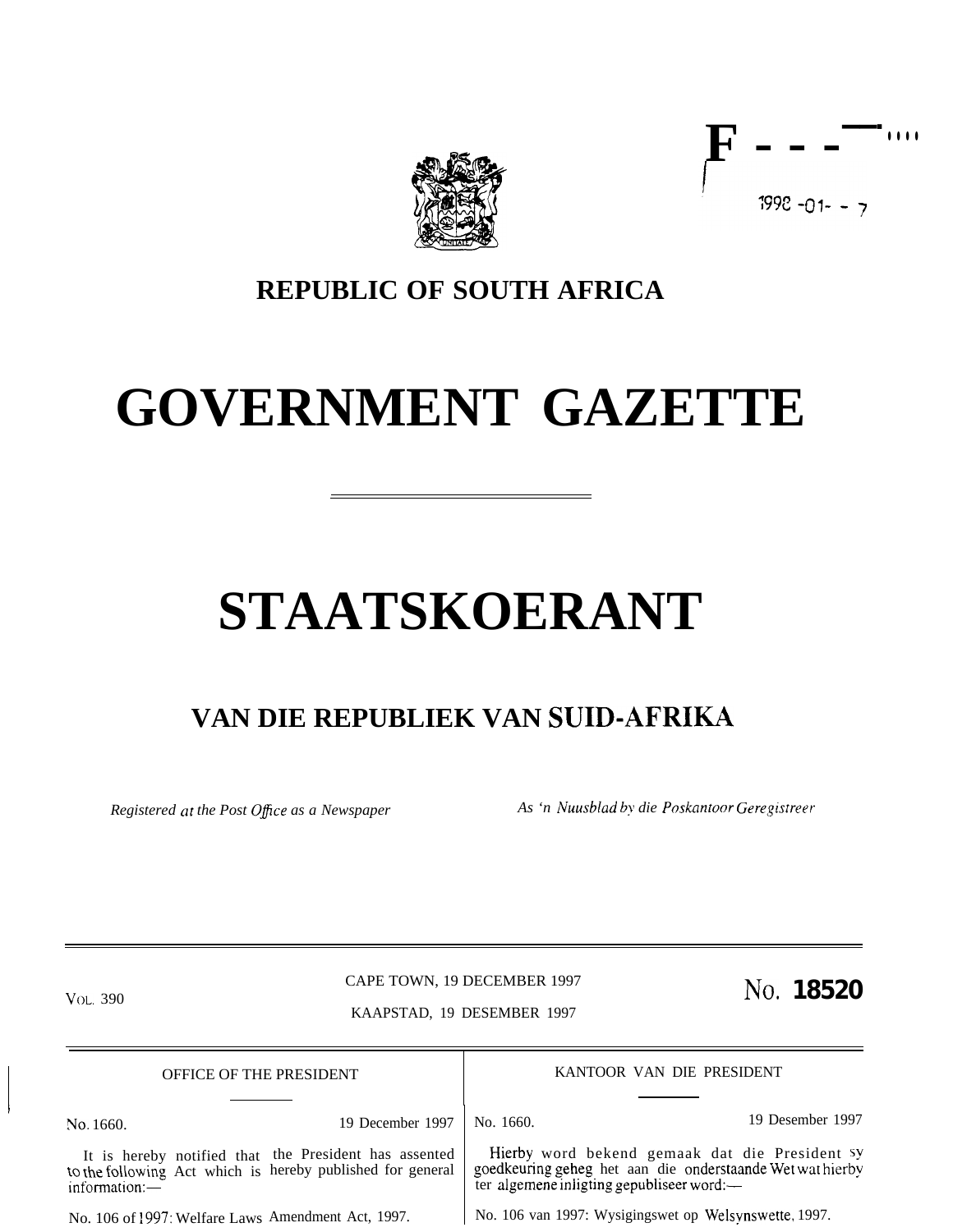existing enactments.

**Be**arte

*Nebisidae* Liver Live

Words underlined with a solid line indicate insertions in existing enactments.

## **ACT**

 $, \, \cdot, \, \cdot, \, \cdot$ **.,'+" ? ,"**

t it skoal krieg

**To** amend **the Child Care Act, 1983, so as to broaden the provisions granting exemption to certain categories of persons who may care for certain children apart from their parents for a period longer than 14 days; and to remove the provisions that overlap with the provisions of the Social Assistance Act, 1992, that provide for state contributions to the maintenance by foster parents of foster children; to** amend the Social Assistance Act, 1992, so as to provide for uniformity of, equality **of access to, and effective regulation, of social assistance throughout the Republic; to introduce the child-support grant; to do away with cavitation grants; to abolish maintenance grants subject to the phasing out of existing maintenance grants over a period not exceeding three years; to provide for the delegation of certain powers; and to extend the appli&tion of the provisions of the Act to all areas in the Republic; and to provide for matters connected therewith.**

> *(Afrikaans text signed by the President. ) (Assented to 27 November 1997. )*

 $\mathbf{B}$ <sup>E</sup> IT ENACTED by the Parliament of the Republic of South Africa, as follows: follows:—

#### **Amendment of section 10** of **Act 74 of 1983, as amended by section 3 of Act 96 of 1996**

**1.** Section 10 of the Child Care Act, 1983, is hereby amended—

*(a)* by the substitution for subsection (1) of the following subsection:

"(1 ) No person other than the managers of a maternity home, a hospital, a place of safety or a children's home shall receive—

- *(a)* any child **[born out of wedlock]** under the age of seven years; or
- $(b)$  any child for the purpose of adopting him or her or causing him or 10 her to be adopted,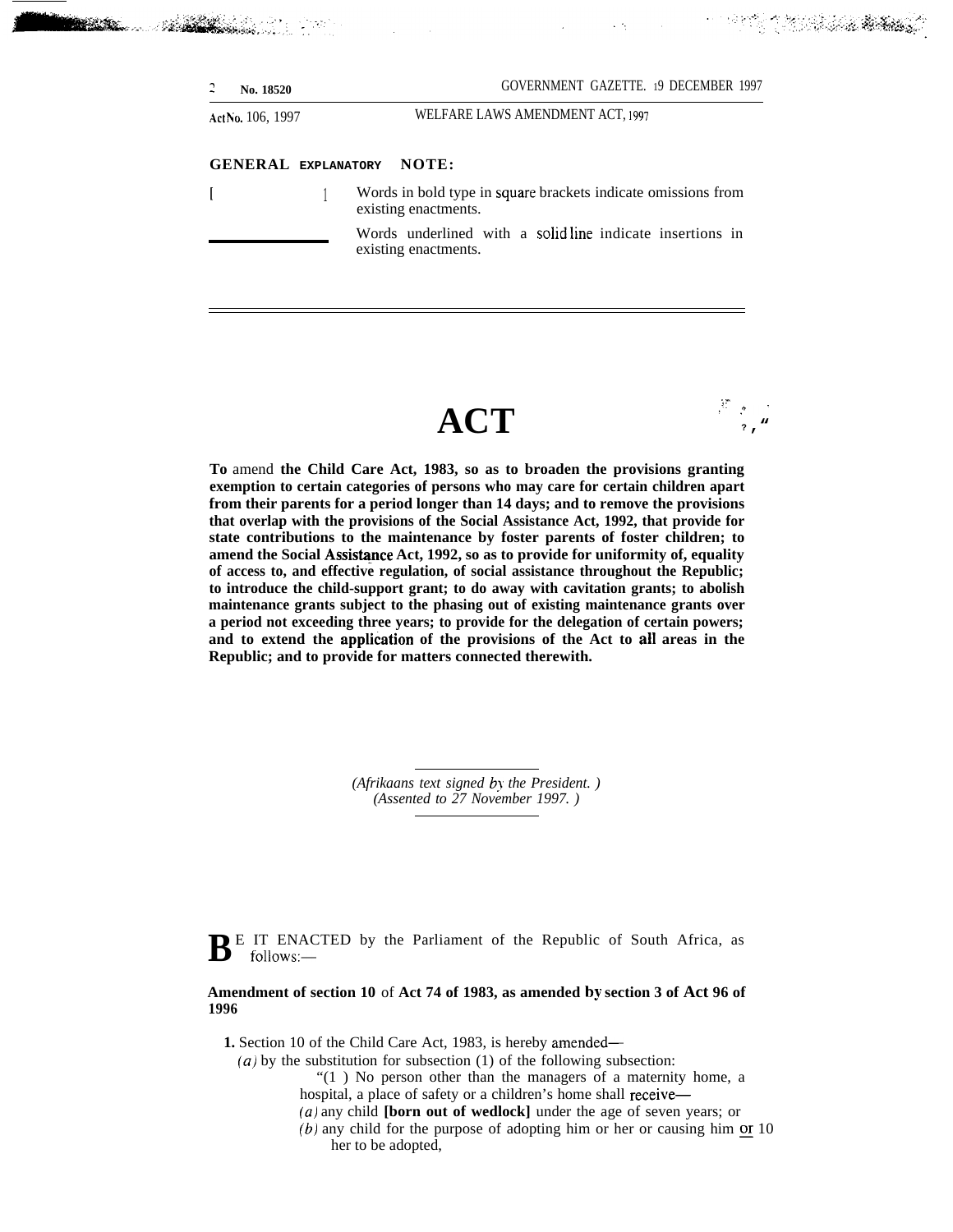.

**CONTRACTOR** 

Act No. 106, 1997 WELFARE LAWS AMENDMENT ACT, 1997

and **[maintain] care** for **[him]** that child apart from his or her parents or custodian for a longer period than 14 days, unless such person— (i) has applied in terms of section 18 for the adoption of the child; or (ii) has obtained the consent in wfiting of the commissioner of the district in which the child was residing immediately before he or she 5 was received; or (iii) in the case of a—child referred to in paragraph  $(a)$ , is over the age of 18 years and is— (aa) the grandfather. grandmother, brother, half-brother. sister, half-sister, uncle or aunt of the child; or 10  $(bb)$  a designated relative referred to in subsection  $(4)$ ."; and  $(b)$  by the addition of the following subsection: *"(4)* The Minister may determine that a person who is— (a) a spouse of a relative of a child referred to in subsection  $(1)(iii)(aa)$ ; or  $15$  $(b)$  related to a child in the third degree of affinity or consanguinity. is a 'designated relative' for the purposes of subsection  $(1Xiii)$   $/(bb)$ .".

#### **Amendment of section 56 of Act 74 of 1983**

2. Section 56 of the Child Care Act, 1983, is hereby amended by the deletion of  $\frac{1}{20}$  paragraph *(a)* of subsection (1).  $\frac{1}{20}$ 

#### **Substitution of sections 1 to 12 of Act 59 of 1992**

3. The following sections are hereby substituted for sections 1 to 12 of the Social Assistance Act, 1992:

#### **"Definitions**

1. In this Act. unless the context indicates otherwise— 25 **'aged person'** means any person who has attained the prescribed age; **'applicant'** means any person who applies for social assistance in terms of this Act:

**'beneficiary'** means any person to whom social assistance is rendered under this Act; 30

**'care-dependency grant'** means a grant made in terms of section  $2(f)$ ; **'care-dependent child'** means a child between the ages of one and 18 years who requires and receives permanent home care due to his or her severe mental or physical disability;

**'child'** means any person under the age of 18 years; 35

**'child support grant'** means a grant made in terms of section *2(d);* **'Director-General'** means the Director-General: Welfare; **'disabled person'** means any person who has attained the prescribed age

and is, owing to his or her physical or mental disability, unfit to obtain by virtue of any service, employment or profession the means needed to enable 40 him or her to provide for his or her maintenance;

**'financial award'** means a financial award contemplated in section 5; **'foster child'** means any child who has been placed in the custody of a foster parent in terms of Chapter 3 or 6 of the Child Care Act, 1983 (Act No. 74 of 1983), or section 290 of the Criminal Procedure Act, 1977 (Act No. 45 51 of 1977);

**'foster child grant'** means a grant made in terms of section  $2(e)$ ; **'foster parent'** means any person, except a parent of the child concerned. in whose custody a foster child has been placed under Chapter 3 or 6 of the Child Care Act. 1983. or section 290 of the Criminal Procedure Act, 1977, 50 or a tutor to whom a letter of tutorship has been issued in terms of Chapter IV of the Administration of Estates Act, 1965 (Act No. 66 of 1965): **'grant'** means a social grant, a grant-in-aid, a supplementary grant. a child support grant, a foster child grant or a care-dependency grant; **'grant-in-aid'** means a grant made in terms of section  $2(b)$ ; 55 **'Minister' means the** Minister for Welfare and Population Development; **'parent'** means the legal parent of a child;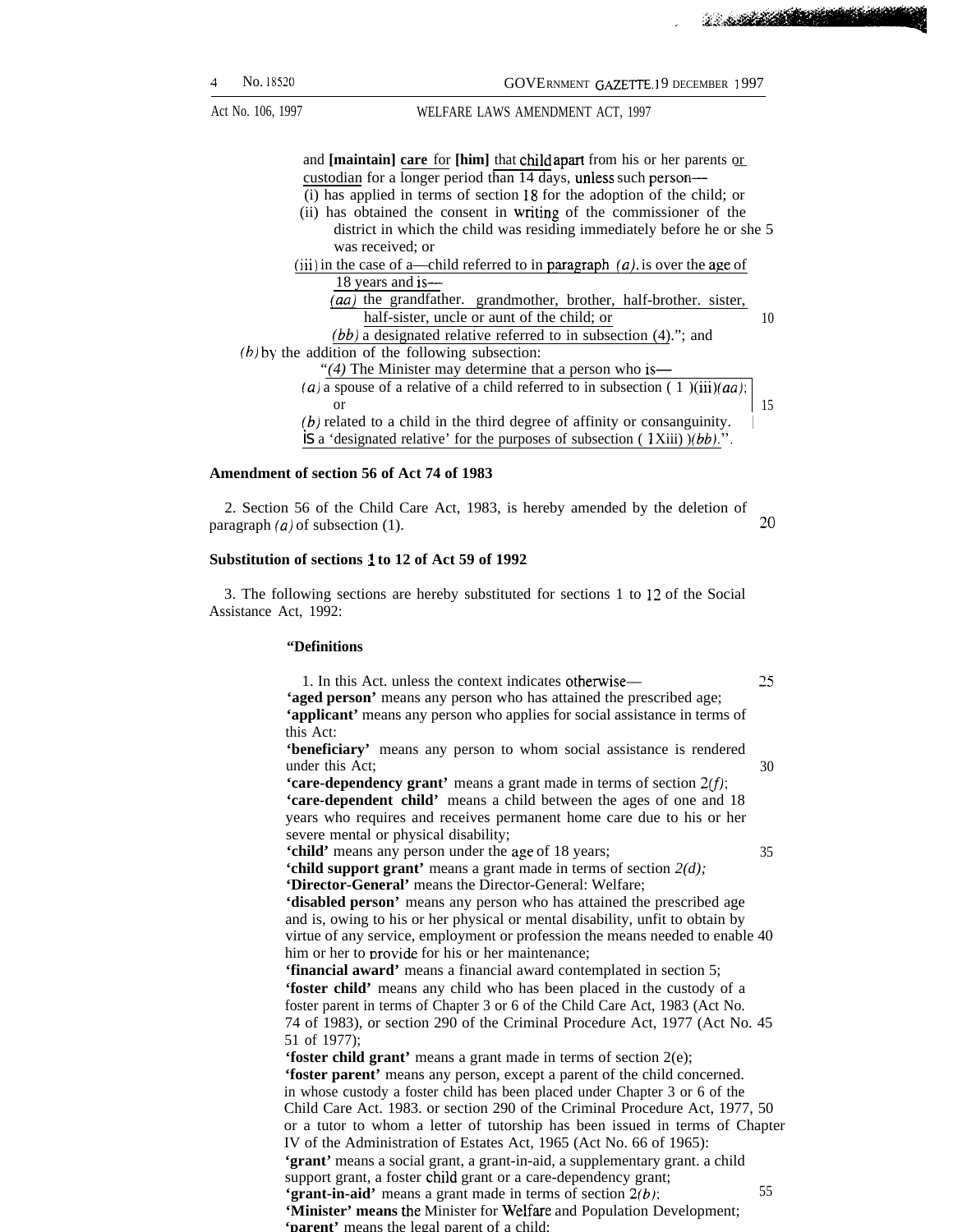<u>a sa sana da tanàna amin'ny fivondronan-</u>

**<sup>6</sup> N(), 18520** GO~ER~MENT GAZETTE. 19 DECEMBER 1997 **Act No. 106.1997 WELFARE LAWS AMENDMENT ACT. 1997** 15 **'prescribe'** means prescribe by regulation; 'primary care-giver'. in relation to a child, means a person, whether or not related to the child. who takes primary responsibility for meeting the daily care needs of the child, but excludes— (a) a person who receives remuneration, or an institution which receives 5 an award, for taking care of the child; or *(b)* a person who does not have an implied or express consent of a parent. guardian or custodian of the child; 'regulation' means any regulation made under section 19: **'social assistance'** means a social grant, a supplemental grant. a 10 grant-in-aid, a foster child grant. a child-support grant, a care-dependency grant or a financial award granted under this Act; **'social grant'** means a grant made in terms of section  $2(a)$ ; **'social relief of distress'** means social relief of distress as defined in section 15 of the Fund-raising Act, 1978 (Act No, 107 of 1978): **'South African citizen'** includes any person who- (a) is not a South African citizen and who prior to 1 March 1996 was in receipt of a benefit similar to a grant in terms of any law repealed by section 20 of the Social Assistance Act. 1992. as assigned by Proclamation R. 7 of 1996; or **20** *(b) is* a member of a group or category of persons defined by the Minister, with the concurrence of the Minister of Finance. by notice in the *Gazette;* **'supplementary grant'** means a grant made in terms of section 2(c); 'this **Act'** includes the regulations; *25* **'war veteran'** means any person who has attained the age of 60 years or who is, owing to any physical or mental disability, unable to provide for his or her maintenance. and— *(a)* who performed any naval. military or air force service during the

- Great War of 1914-1918 as a member of any Union or British Force or 30 who was a member of the protesting burgher forces during the period September 1914 to February 1915; or
- *(b)* who performed any naval. military or air force service during the war which commenced on 6 September 1939 as a member of the Union Defence Forces or. in the case of a Union national. as a member of any 35 British or Dominion Force or any force of a government which was allied to (he Government of the Union during that war; or
- $(c)$  who. while he or she was not a Union national. performed any naval. military or air force service during such last-mentioned war as a member of any British or Dominion Force and who is a South African 40 citizen on the date on which he or she applies for a veteran"s pension; or
- $(d)$  who. while he or she was a member of the Union Defence Forces. signed an undertaking to serve in connection with the hostilities in Korea and who during such hostilities performed any naval, military 45 or air force service on or after the date on which he or she had been detailed for duty in connection therewith;

**'welfare organization'** means—

- (a) a welfare organization registered under section  $13(1)$  of the National Welfare Act, 1978 (Act No. 100 of 1978): 50
- $(b)$  an organization not so registered and which renders social welfare services for non-profitable purposes.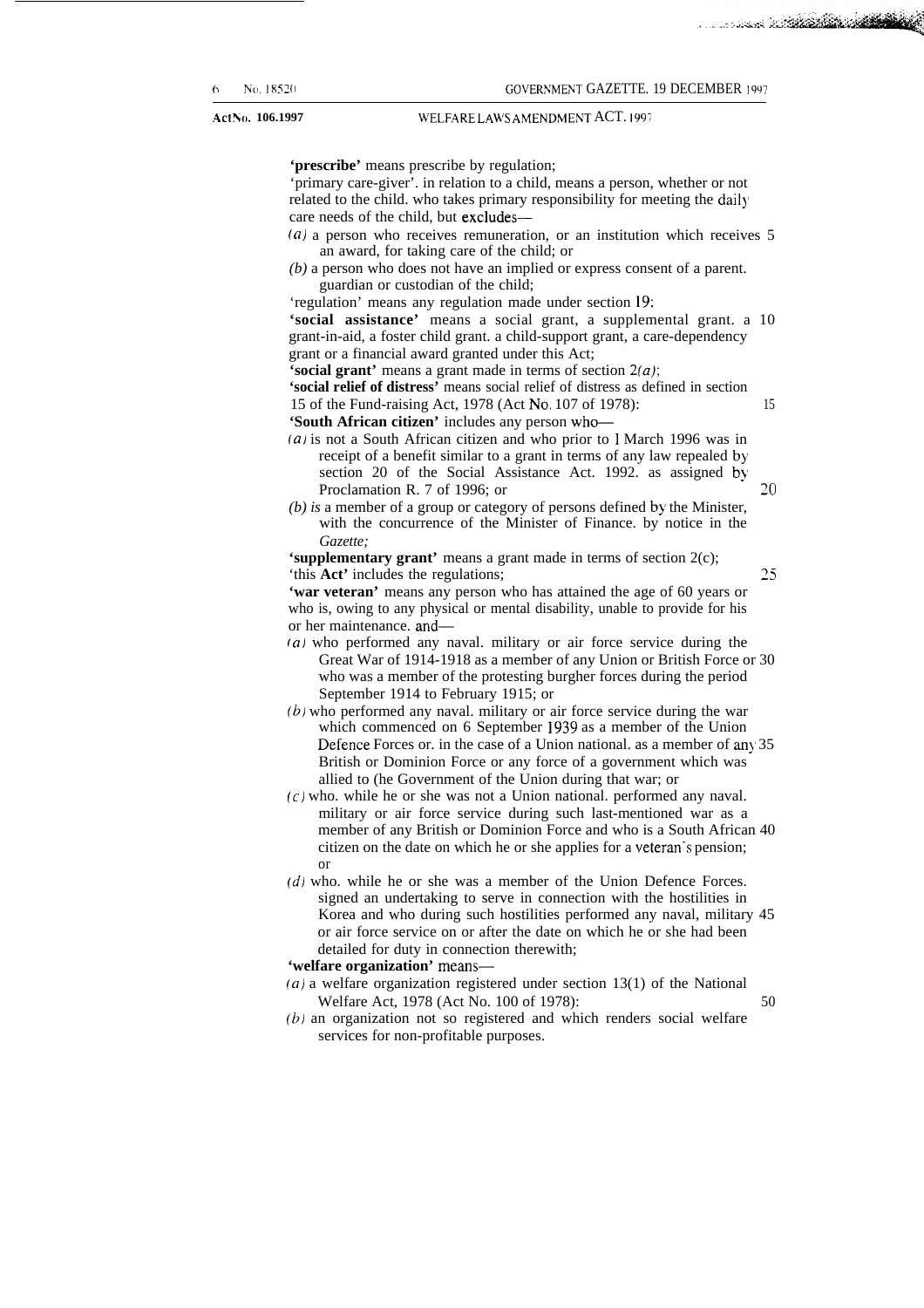**~Ct ~(). 106, 1997 WELFARE LAW'S AMENDNIENT** ACT. **1997**

## **Payment of grants**

**2.** The Minister shall, subject to the provisions of this Act and with the concurrence of the Minister of Finance, out of moneys appropriated by Parliament for that purpose, make—

- *(a)* social grants to-aged persons and disabled persons and to war veterans; 5
- *(b)* in addition to a social grant. a grant-in-aid to or on behalf of any person referred to in paragraph *(a)* who is in such a physical or mental condition that he or she requires regular attendance by any person;
- *(c)* in addition to social grants and grants-in-aid, supplementary grants to war veterans;  $\cdot$  10
- *(d)* a child-support grant to a primary care-giver of a child who is under the age of seven years or such higher age as the Minister may determine by notice in the *Gazette;*
- *(e)* a foster child grant to a foster parent;
- *(f)* a care-dependency grant to a parent or foster parent in respect of a 15 care-dependent child,

#### **Social grants**

**3.** Subject to the provisions of this Act, any person shall be entitled to the appropriate social grant if that person satisfies the Director-General that he or she— **20** *(a) is* an aged person. a disabled person or a war veteran;

- *(b)* is resident in the Republic at the time of the application for the grant in question;
- $(c)$  is a South African citizen; and
- *(d)* complies with the prescribed conditions. 25

#### **Child-support grants**

**4.** Subject to the provisions of this Act, any person shall be entitled to a child-support grant if that person satisfies the Director-General that— *(a)* he or she is the primary care-giver of a child; and

 $(b)$  he or she and that child—  $(30)$ 

- (i) are resident in the Republic at the time of the application for the grant in question;
- (ii) are South African citizens; and
- (iii) comply with the prescribed conditions.

#### Foster child grants 35

4A. Subject to the provisions of this Act. any person shall be entitled to a foster child grant if that person satisfies the Director-General that— *(a)* he or she is the foster parent of a child; and

*(b)* he or she and that child—

- (i) are resident in the Republic at the time of the application for the 40 grant in question; and
- (ii) comply with the prescribed conditions.

#### **Care-dependency grants**

**4B.** Subject to the provisions of this Act, any person shall be entitled to a care-dependency grant if that person satisfies the Director-General that— 45  $(a)$  he or she is the parent or foster parent of a care-dependent child; and  $(b)$  that he or she and that child—

(i) are resident in the Republic at the time of the application for the grant in question;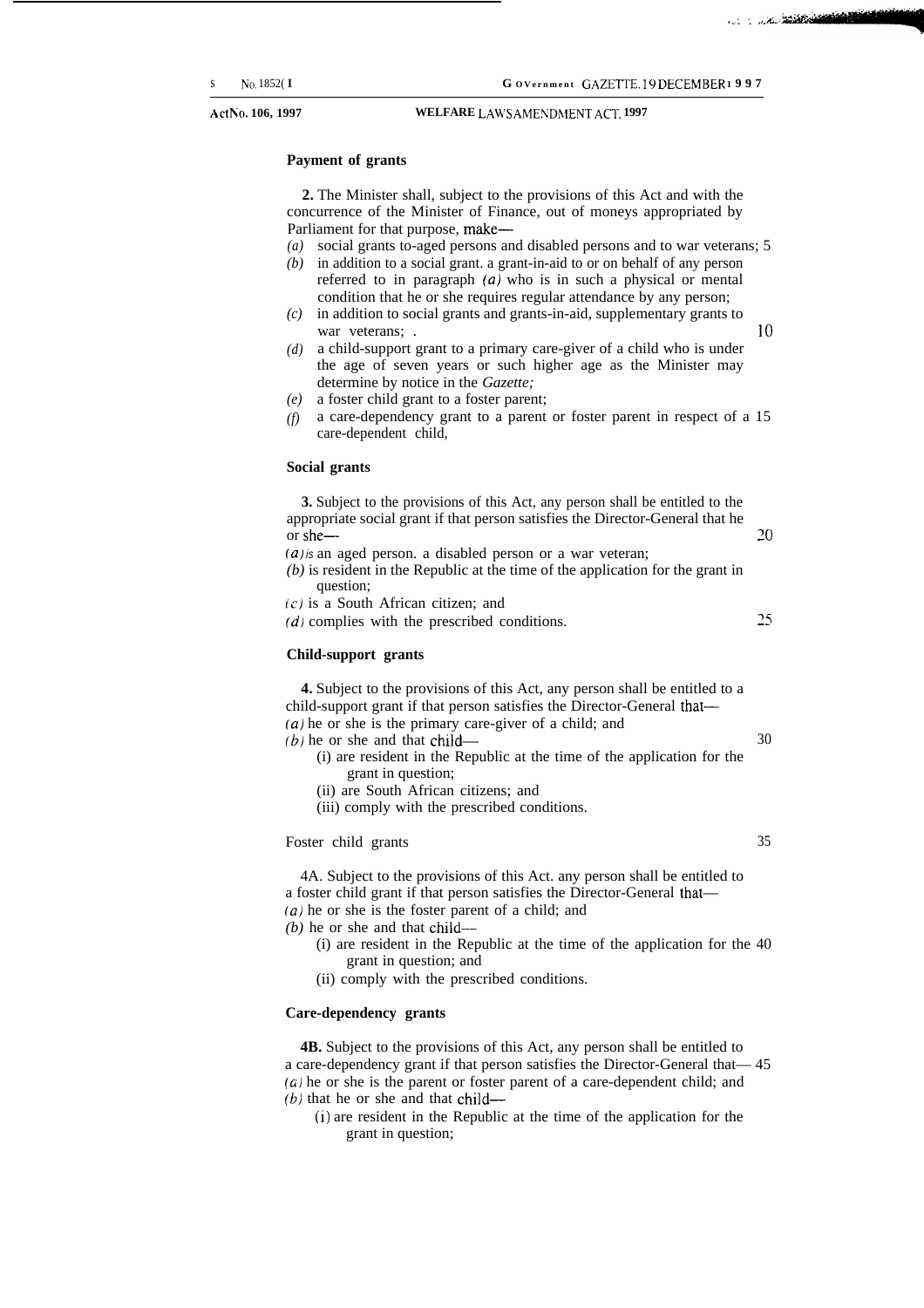**Act No. 106, 1997**

#### **WELFARE LAWS AMENDMENT ACT. 1997**

- (ii) in the case of a parent and his or her child. are South African citizens; and
- (iii) comply with the prescribed conditions.

#### **Financial awards to welfare organizations and persons**

**5.** (1) The Minister may. subject to the provisions of this Act and with the concurrence of the Minister of Finance, out of moneys appropriated by Parliament for that purpose, make financial awards to-5

- *(a)* any welfare organization which undertakes or takes or co-ordinates organized activities, measures or programmed in the field of developmental social welfare services;
- (b) any organization contemplated in section 1 of the Fund-raising Act.

10

25

30

1978 (Act No. 107 of 1978), which in terms of its constitution has the care of mentally or psychiatrically disabled persons as one of its objects.

(2) The Director-General may, subject to the provisions of this Act, make a financial award to a person if he or she is satisfied that such person is in need of social relief of distress. 15

#### **Application for social assistance**

**6. (** 1 ) Any person who desires social assistance, shall in the prescribed manner apply-to the Director-General for such assistance, furnishing the prescribed information and such information as the Director-General may require. **20**

(2) In considering an application under subsection ( 1). the Director-General may conduct such investigation as he or she may deem necessary in respect of the applicant concerned.

(3} If the Director-General is of the opinion that the applicant is entitled to the social assistance applied for. he or she may authorize the rendering of the relevant social assistance.

#### **Stopping of payment of grants to persons who** are **absent from Republic**

**7.** (1) Subject to subsection (2), the payment of a grant to or on behalf of any person who is absent from the Republic for a continuous period of six months or longer shall be stopped as from the first day of the seventh month following upon the month in which he or she last left the Republic.

(2) If the Director-General is. for reasons advanced by such person. of the opinion that it is just that payment of such grant be continued or resumed, the Director-General may permit payment of that grant to be continued or resumed for such period or periods and subject to such conditions as he or she may determine. 35

#### **Misspending of grants**

**8.** If in the opinion of the Director-General a beneficiary misspends his or her grant or if the Director-General for any other reason deems it expedient. he or she may—

- $(a)$  suspend payment of the grant in question; or
- *(b)* appoint a person to receive the grant on behalf of the beneficiary and to apply it, subject to the prescribed conditions and such further conditions as the Director-General may determine, for the benefit of that beneficiary, 45

#### **Repayment of sums overpaid**

**9.( 1)** If an amount of money is paid to a person in the belief that he or she is entitled thereto in terms of this Act, or any law repealed by section 20 of **50**

40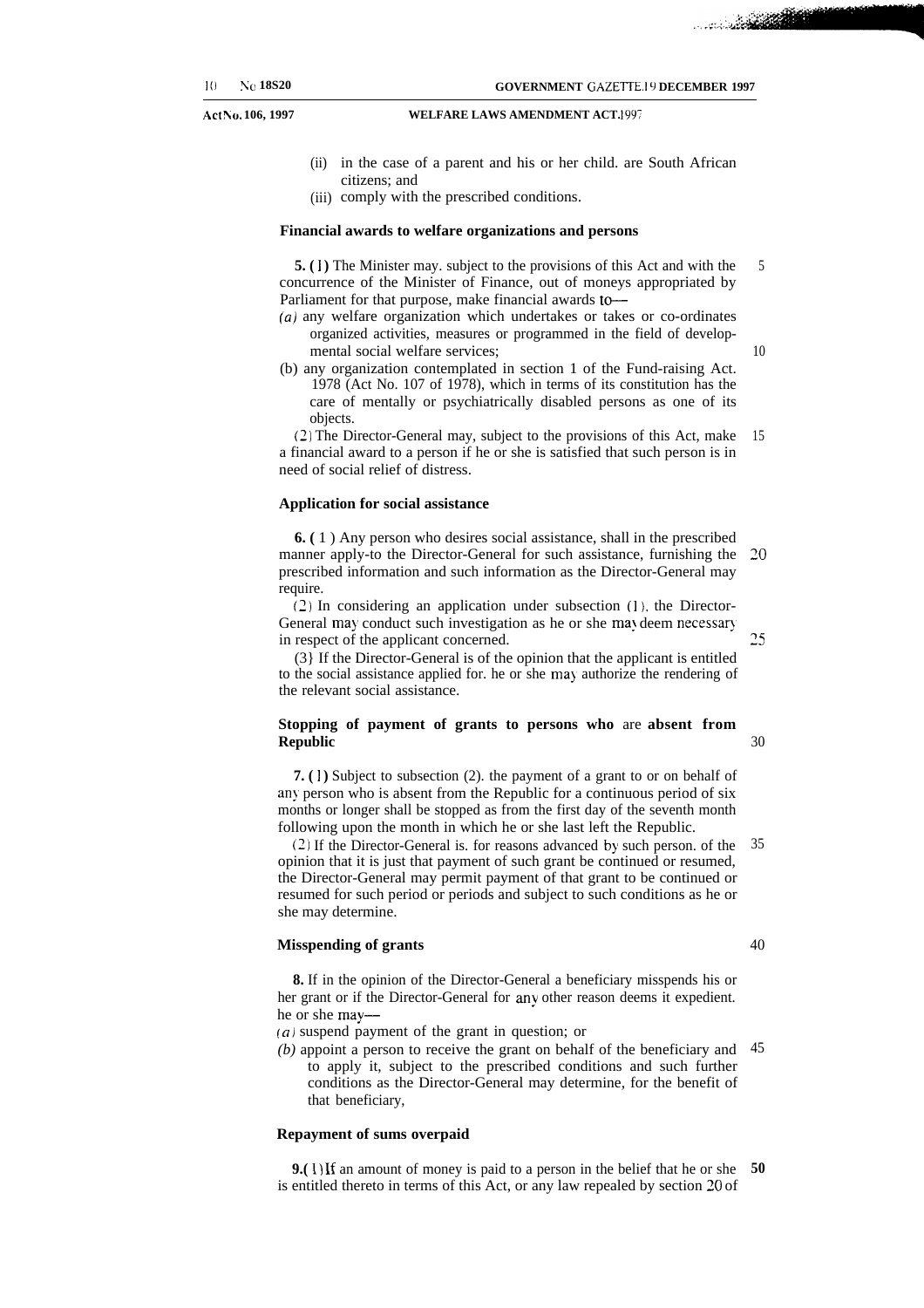فتقاربهما والمستنقط والمضروع والمنادر والماء

#### Act No. 106, 1997<br>WELFARE LAWS AMENDMENT ACT. 1997

the Social Assistance Act, 1992, as assigned by Proclamation R. 7 of 1996. while he or she was in fact not entitled thereto, such amount shall be an amount due to the State by such person or. if he or she is deceased, his or her estate.

(2) The Minister shall remit an amount owing by a person in terms of subsection ( 1 ) if such person satisfies the Minister that he or she received the amount without knowing that he or she was not entitled thereto. 5

(3) Unless an amount owing under subsection (1) is remitted in terms of subsection (2), the Director-General may in his or her discretion recover such amount from such person by way of legal proceedings or in such other 10 manner as he or she may deem expedient.

(4) This section shall *mutatis mutandis* apply in respect of a person to whom an amount was paid on behalf of or for the benefit of any other person.

(5) The National Treasury, or any person authorized thereto by that 15 Treasury. may in its or his or her discretion write off the whole or any portion of an amount owing to the State in terms of this section. if that Treasury or assignee is satisfied that recovery of such amount would be uneconomical or cause undue hardship to the debtor concerned or his or her dependants because they would be deprived of the minimum essential  $20$ means of livelihood.

#### **Appeal to Minister**

**10. (1)** If an applicant is aggrieved by a decision of the Director-General in the administration of this Act, such applicant may within 90 days after the date on which he or she was notified of the decision. appeal in writing against such decision to the Minister. who may confirm. vary or set aside that decision. 25

(2) The Minister may at any time reconsider and vary his or her decision.

#### **Restrictions regarding rights to amounts payable, and disposal of such amounts in case of death or insolvency**

**30**

**11. (1)** Any right to an amount payable in terms of this Act shall not be transferred or ceded or pledged. nor shall it be liable to attachment or any form of execution under a judgment or order of a court of law, and if a beneficiary attempts to transferor cede or pledge such right, payment of the amount in question may by order of the Minister be withheld. suspended or **35** stopped.

 $(2)$  If

(u) the estate of a beneficiary is sequestrated; or *(b)* a beneficiary dies.

an amount payable to such beneficiary by virtue of the rendering of social **40** assistance, shall not form part of the insolvent or deceased estate, as the case may be.

#### **False representations**

**12. (1)** If any person in or in connection with an application for social assistance furnishes information which to his or her knowledge is untrue or **45** misleading in any material respect. or makes a representation which to his or her knowledge is false, in order that he or she or another person— *(a)* may obtain or retain social assistance to which he or she is not entitled

under this Act; or

*(b)* may obtain more social assistance than that to which he or she is **50**entitled under this Act,

he or she shall be guilty of an offence,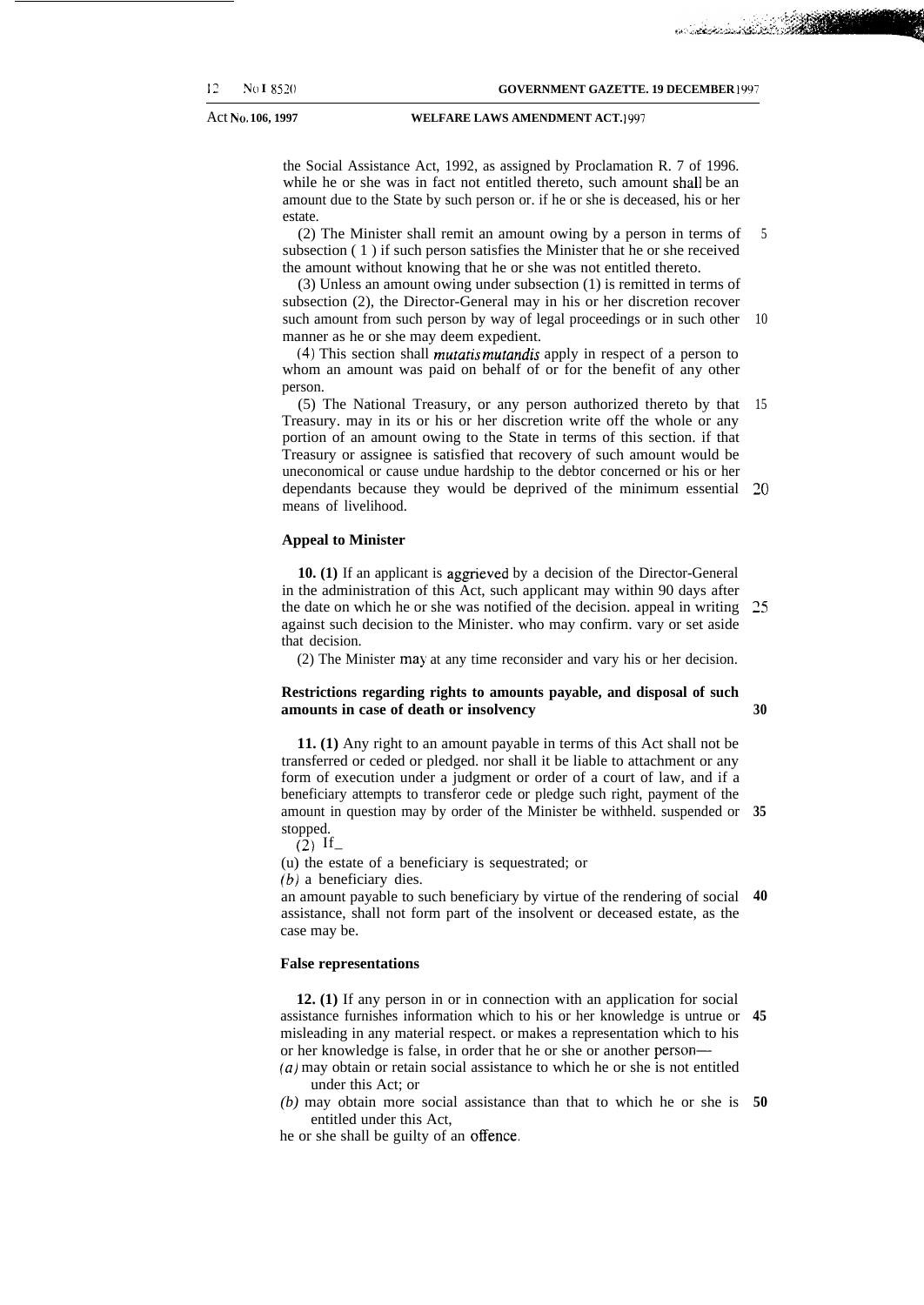Act No. 106, 1997 **VELFARE LAWS AMENDMENT ACT, 1997** 

#### **<sup>14</sup>** No. <sup>I</sup> **8520** GOVERNMENT GAZETTE. 1 Y DECEMBER 199;

(2) If any person receives any social assistance knowing that he or she is

### **Substitution of sections 14 to 22 of, and Schedule to, Act 59 of 1992**

**4.** The following sections and Schedule are hereby substituted for sections 14 to 22 of. and the Schedule to, the Social Assistance Act. 1992: **5**

not entitled thereto, he or she shall be guilty of an offence. ".

#### **"Powers of Director-General in respect of investigation**

14. (1) The Director-General may, if he or she deems it necessary in the performance of his or her functions, inquire into any matter concerning the rendering of social assistance, and may for such purpose—

- *(a)* subpoena any person who in his or her opinion may furnish 10 information of material importance concerning the matter under investigation. or who is suspected of having in his or her possession or care or under his or her control a book, document or thing that may have a bearing on the investigation, to appear before him or her:
- (b) administer an oath to or take an affirmation from any person who is 15 present at the investigation and who was or could have been subpoenaed in terms of paragraph *(a);*
- *(c)* examine any person referred to in paragraph (b) or require that he or she produce at the investigation any book, document or thing referred to in paragraph (a).  $20$

(2) A subpoena to appear before the Director-General shall be in the prescribed form and shall be served on the person by registered post or in the same manner in which it would have been served if it were a subpoena issued by a magistrate's court.

(3) The legal rules with regard to privilege which are applicable in the 25 case of a person who has been subpoenaed [o give evidence or to produce a book. document or thing before a court of law, shall apply in respect of the examination of a person or the production of a book. document or thing under subsection  $(1)$ (c).

#### **Information to be furnished to Director-General** 30

**15.** Notwithstanding anything to the contrary in any law contained. the Director-General: Home Affairs, any registrar of deeds or any other officer in the service of the State shall at the request of the Director-General furnish him or her with such information relating to an applicant as may be prescribed or any other information relating to the applicant concerned 35 which the Director-General may require.

#### **Delegation of powers and assignment of duties**

**16.** (1) The Minister may—

- *(a)* delegate to any officer of the Department of Welfare any power conferred upon the Minister by this Act, except the power to make 40 regulations under section 19:
- (b) authorize any such officer to perform any duty imposed upon the Minister by this Act.

(2) The Minister may, with the concurrence of, and shall, if so requested by, the Premier of a province— 45

- *(a)* delegate to the member of the Executive Council responsible for welfare matters in the province any power conferred on the Minister
- by this Act, except the power to make regulations under section 19:  $(b)$  authorize that member of the Executive Council to perform any duty imposed upon the Minister by this Act: **50**

Provided that the province has the necessary administrative capacity to exercise that power or perform that duty, as the case may be.

(3) The member of the Executive Council of a province responsible for welfare matters may—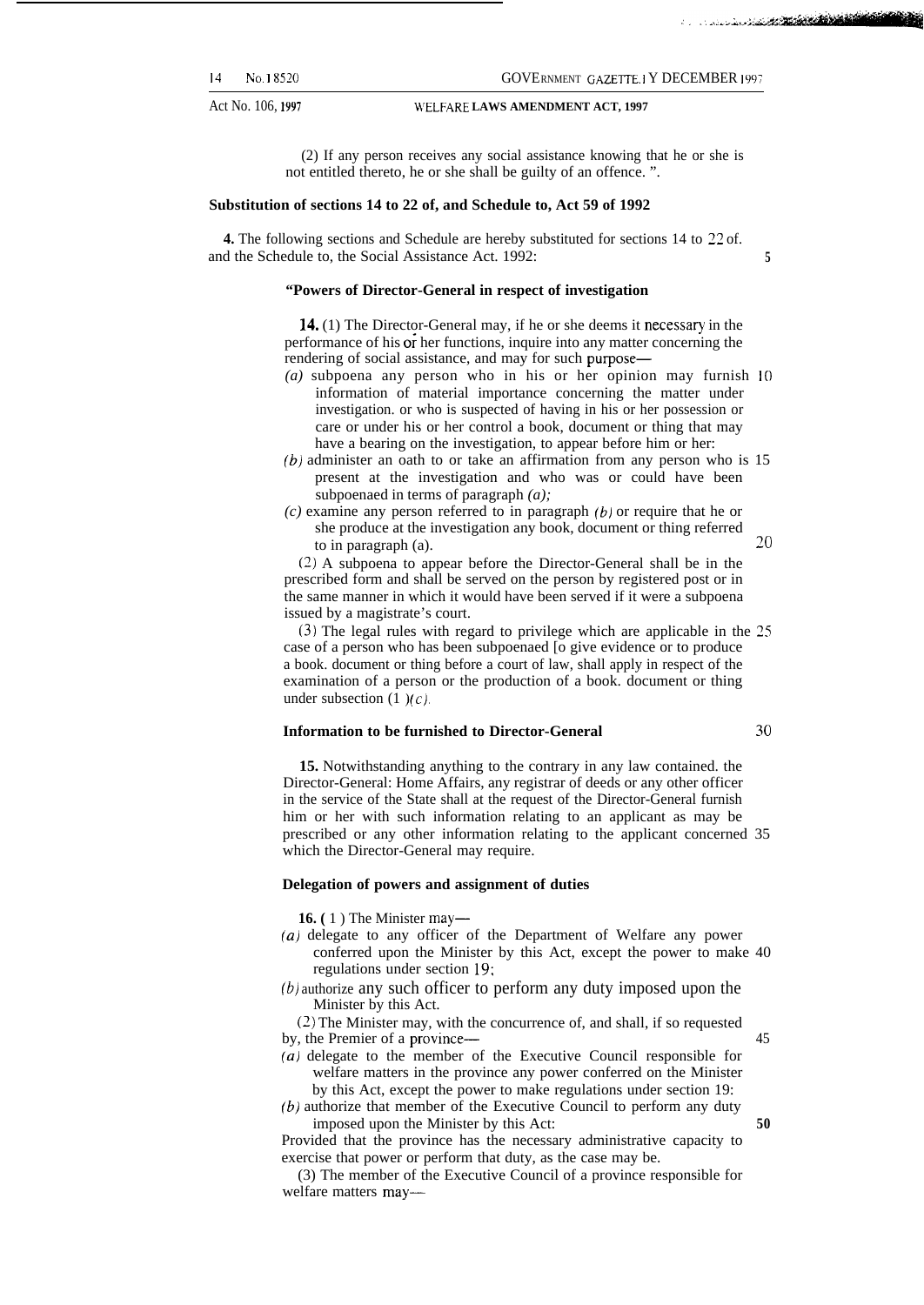Act No. 106.1997 **WELFARE LAWS AMENDMENT** ACT. 1997

- *(a)* delegate to any officer of the provincial administration concerned any power delegated to that member under subsection (2);
- $(b)$  authorize that officer to perform any duty imposed which that member is authorized to perform under subsection (2).
	- (4) The Director-General may—
- (a) delegate to any other officer of the Department of Welfare any power conferred upon the Director-General by this Act:
- (b) authorize any such officer to perform any duty imposed upon the Director-General by this Act.
- (5) The Director-General may. with the concurrence of. and shall, if so requested by, the Director-General of a provincial administration (in this section referred to as the provincial Director-General)— 10
- (a) delegate to the provincial Director-General any power conferred upon tbe Director-General by this Act:
- (b) authorize the provincial Director-General to perform any duty 15 imposed upon the Director-General by this Act:

Provided that the province has the necessary administrative capacity to exercise that power or perform that duty. as the case may be.

(6) A provincial Director-General may—

- (a) delegate to any other officer of the provincial administration any  $20$ power delegated to him or her under subsection (5);
- *(b)* authorize any such officer to perform any duty he or she is authorized to perform under subsection (5).

(7) Any person to whom a power has been delegated or who has been authorized to perform a duty under this section. shall exercise that power or 25 perform that duty subject to the conditions tbe person who effected the delegation or granted the authorization considers necessary.

(8) Any delegation of a power or authorization to perform a duty under this section shall be done in writing.

(9) Any delegation of a power or authorization to perform a duty under **30** subsection (1), (3), (4) or  $(6)$ —

*(a)* shall not prevent the person wbo effected the delegation or granted the authorization from exercising that power or performing that duty himself or herself

*(b)* may at any time be withdrawn in writing by that person.

 $(10)(a)$  If a power is delegated or the performance of a duty authorized in terms of subsection (2) or (5). the person who effected the delegation or granted the authorization may only perform that power or duty. as the case may be. himself or herself. if the power or duty is not exercised or performed in accordance with this Act.

(b) Any delegation of a power or authorization to perform a duty in terms of subsection  $(2)$  or  $(5)$  may only be withdrawn in writing if—

- (i) that power or duty. as the case may be, is not duly exercised or performed in accordance with this Act: or
- (ii) the province ceases to have the necessary administrative capacity to **45** exercise that power or perform that duty, as tbe case may be.

#### **Offences relating to functions of Director-General**

**17.** Any person who-

- *(a)* hinders or obstructs the Director-General in the performance of his or her functions under this Act; or **50**
- *(b)* refuses or without sufficient cause fails to comply satisfactorily with a requirement or request which the Director-General has in the performance of his or ber functions under this Act put to him or her; or

**40**

35

a sa sa **Tan**g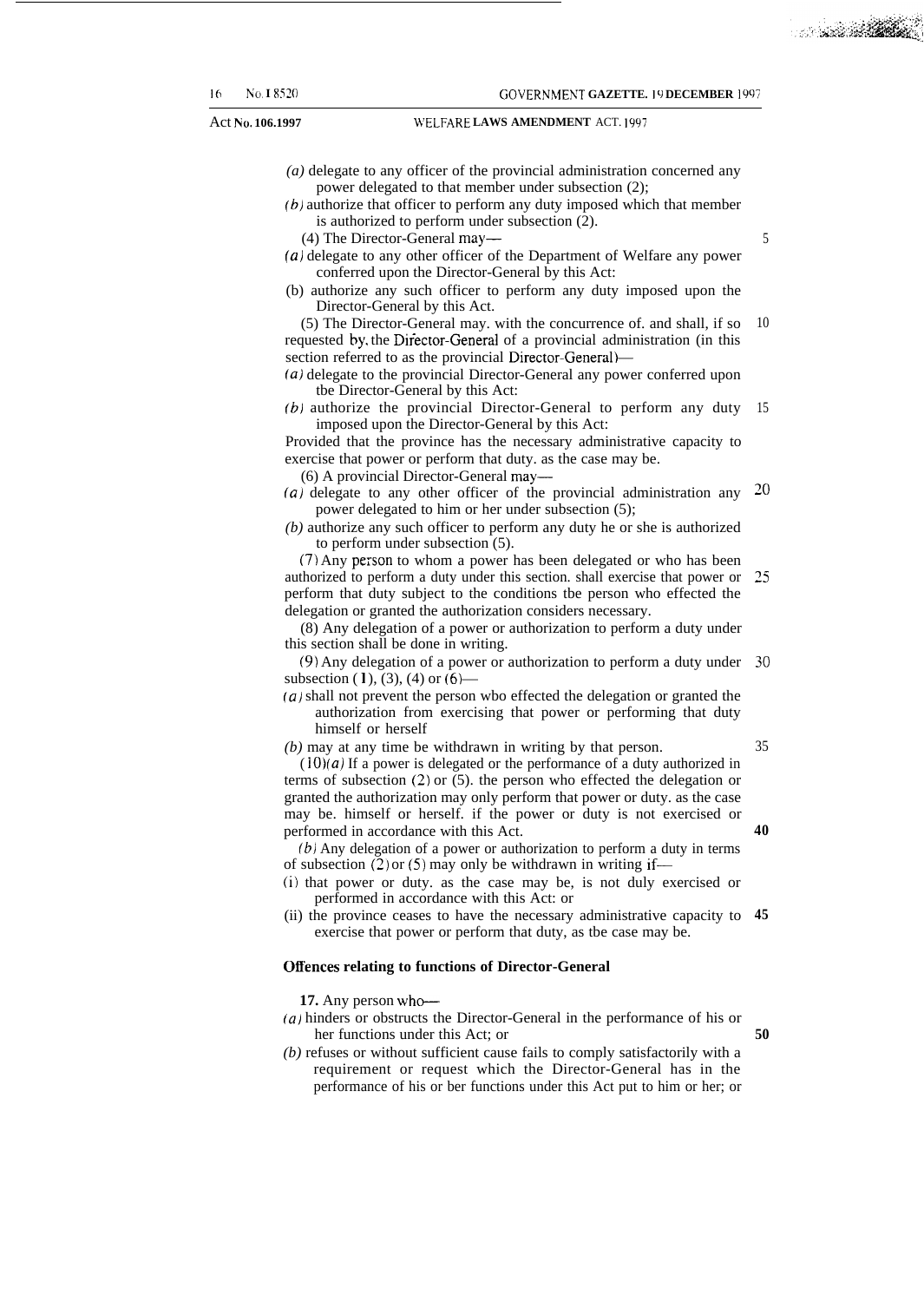Act No. 106.1997 **WELFARE LAWS AMENDMENT ACT, 1997** 

**(c)** intentionally furnishes the Director-General with false or misleading information; or

- (d) has been duly subpoenaed under section  $14(1)$   $(a)$  and who fails. without sufficient cause—
	- (i) to appear at the time and place specified in the subpoena; or 5
	- (ii) to remain in attendance until excused by the Director-General or the person presiding at the inquiry from further attendance; or
- (e) has been called under section 14( 1)(b) and who refuses to be sworn or to make an affirmation as a witness,

shall be guilty of an offence.

10

### **Penalties**

**18.** Except where this Act provides otherwise. any person convicted of any offence in terms of this Act shall be liable to a fine or to imprisonment for a period not exceeding 12 months, or to both a fine and such imprisonment. 15

#### **Regulations**

*(i)*

**19. (I)** The Minister may make regulations as to—

- (a) the form of any application, authority. certificate. consent, notice. order. register, process or subpoena in terms of this Act or any other document required in the administration of the provisions of this Act: 20
- *(b)* the payment of grants. including— (i) the maximum amount that may be paid: (ii) the determination of the amount to be paid in any particular case: (iii) payment to a person other than the beneficiary: and (iv) the stopping of payment: 25
- *(c)* the requirements or conditions. including the age. in addition to those specified elsewhere in this Act. to be complied with by a person in order to be entitled to a grant or financial award, and the circumstances in which a person shall not be so entitled:
- *(d)* applications for grants, including the particulars and information to be 30 furnished by applicants or any category of applicants;
- *(e)* applications for financial awards, including the particulars and information to be furnished by applicants, and the method of payment of financial awards;
- *(f)* the consideration, granting or refusal of any application for a grant: 35
- *(g)* the income and assets of an applicant to be taken into account in determining the amount of a grant;
- *(h)* the circumstances in which grants may be paid to persons maintained or receiving treatment in State or State-aided institutions;
- **40**
- *(j)* the method of payment of grants: the date of accrual of any grant;
- *(k)* the cancellation. lapsing or suspension of any grant or financial award or the variation of the amount thereof;
- *(1)* the procedure of any inquiry under section 14;
- *(m)* the exercise of control over the payment of grants and financial 45 awards;
- $(n)$  information which may from time to time be required of any beneficiary;
- **( 0 )** the repayment of sums overpaid:

(p) information to be furnished in terms of section 15; **50**

- (9) any matter which shall or may be prescribed by regulation in terms of this Act; and
- *(r)* in general, any matter which the Minister may deem necessary or expedient to prescribe for achieving the objects of this Act, and the generality of this paragraph shall not be limited by the preceding 55 paragraphs.
-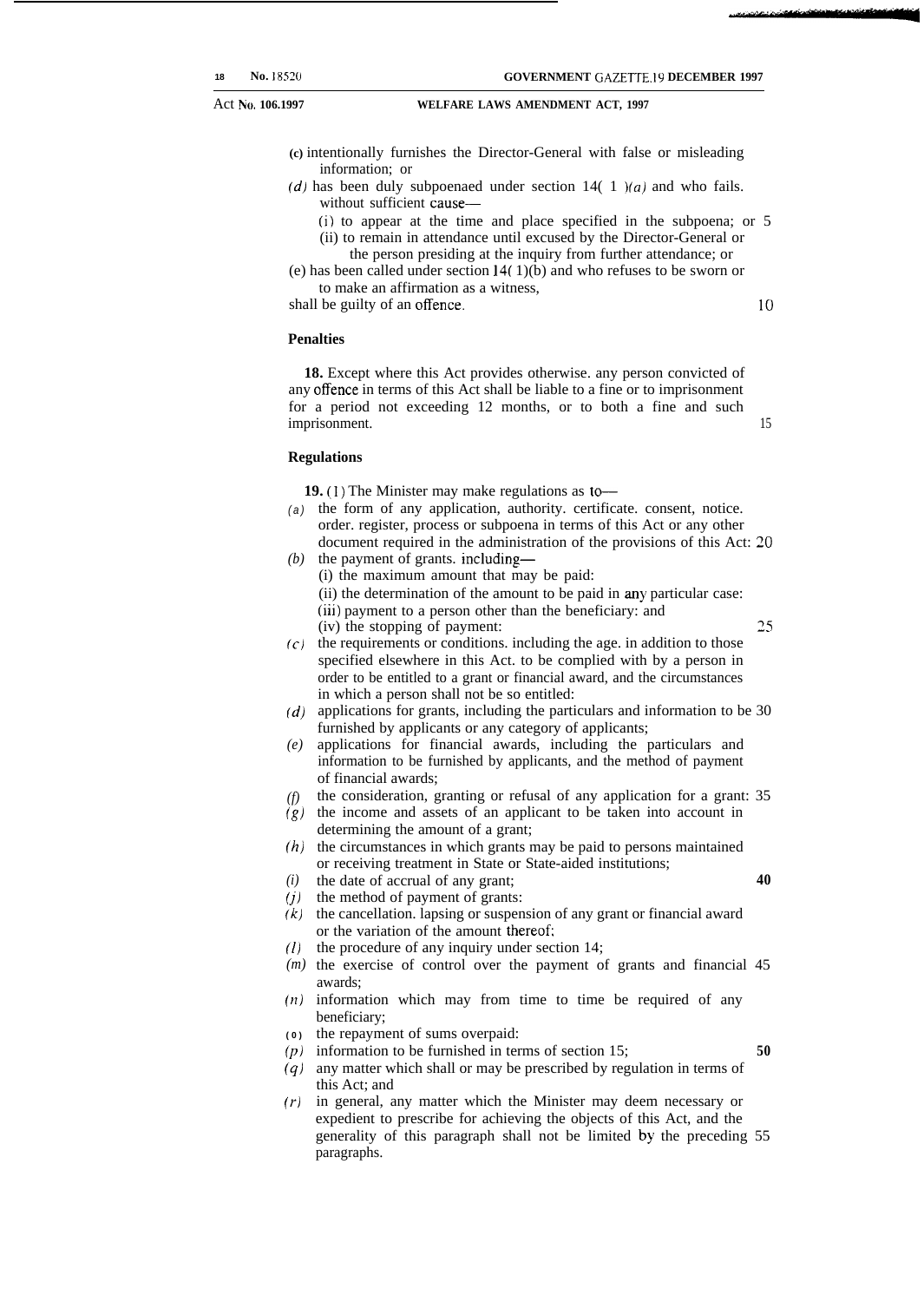Act No. 106.1997 **120.1997 14th WELFARE LAWS AMENDMENT ACT.** 1997

**(2)** The Minister shall not make any regulation under subsection (1), except a regulation referred to in paragraphs  $(a)$ ,  $(d)$ ,  $(f)$ ,  $(i)$ ,  $(j)$ ,  $(k)$ ,  $(l)$ ,  $(n)$ , *(P). (q) and (r)* of the said subsection, without the concurrence of the Minister of Finance.

(3) If a regulation would have the effect that the total amount of grants to 5 which a person at any time has been entitled in terms of this Act is reduced. without his or her income or assets having increased, such regulation shall not be made without the approval. by resolution, of Parliament.

(4) A regulation made under subsection ( 1 ) may for a contravention thereof or a failure to comply therewith prescribe a penalty of a fine or 10 imprisonment for a period not exceeding two years.

(5) Regulations made under subsection (1) may—

(*a*) differentiate between different categories of persons; and (b) be made with retrospective effect.

#### **Application of Act**

20. (1) This Act shall apply throughout the Republic.

 $(2)$  Subject to section 21. no social assistance shall be paid to any person in terms of any provision of—

(a) the Social Assistance Act, 1992. as assigned by Proclamation R. 7 of 1996; **20**

*(b)* any law referred to in the Schedule;

 $(c)$  any other law in force in that part of the Republic which constituted the territory of any former entity known as Transkei. Bophuthatswana.

Venda. Ciskei. Gazankulu, KaNgwane, KwaNdebele. KwaZulu. Lebowa or Qwaqwa. 25

other than the social assistance provided for in this Act. except on the authority of an Act of Parliament.

(3) Subject to section (5) of the Welfare Laws Amendment Act. 1997. anything done or deemed to have been done under any provision contemplated in subsection  $(2)(a)$ ,  $(b)$  or  $(c)$  and which may be done under 30 any provision of this Act, shall be deemed to have been done under the last-mentioned provision, and any matter which has commenced under the first-mentioned provision. shall be disposed of in terms of the firstmentioned provision. unless the Minister determines otherwise.

#### **Abolition, and phasing out, of maintenance grants 35**

**21. (1)** Subject to subsection (2). any maintenance grantor similar grant payable in terms of—

 $(a)$  section 4 of the Social Assistance Act, 1992, as assigned by Proclamation R. 7 of 1996;

*(b)* any law referred to in the Schedule: or **40**

**(c)** any other law in force in that part of the Republic which constituted the territory of any former entity known as Transkei. Bophuthatswana.

Venda. Ciskei, Gazankulu, KaNgwane. KwaNdebele, KwaZulu. Lebowa or Qwaqwa,

is hereby abolished. 45

(2) Notwithstanding the abolition of a maintenance grantor similar grant in terms of subsection (1). any such grant payable immediately before the date on which the Welfare Laws Amendment Act, 1997, is first published in the *Gazette* as law, is payable until the date immediately before the date of commencement of sections *2(d)* and 4. and from that date it is. subject to 50 subsection (3), payable during such period as the beneficiary concerned qualifies for such grant in terms of the provisions governing that grantor for a period of three years, whichever period is the shortest.

(3) The amount of any maintenance grantor similar grant payable from the date of commencement of sections  $2(d)$  and 4 must be reduced annually 55 as prescribed by regulation in accordance with section 19(1) $(b)$ .

15